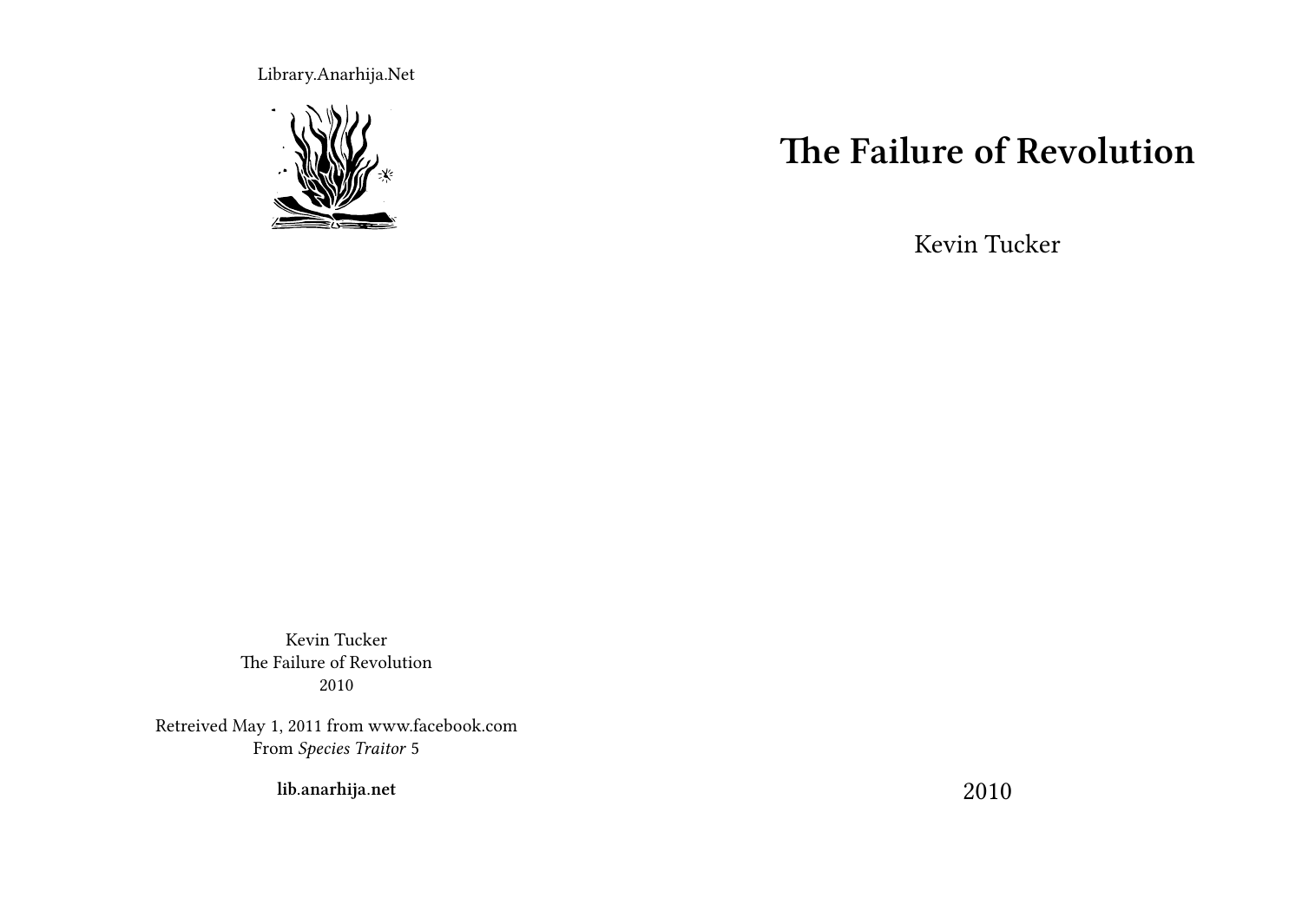# **Contents**

| Revolution and Modernization 3                                     |  |
|--------------------------------------------------------------------|--|
|                                                                    |  |
| The Anti-Nature of the State 12                                    |  |
| The Insurrectionalist Delusion 14                                  |  |
|                                                                    |  |
| When the Grid is the Enemy $\ldots \ldots \ldots \ldots \ldots 21$ |  |
|                                                                    |  |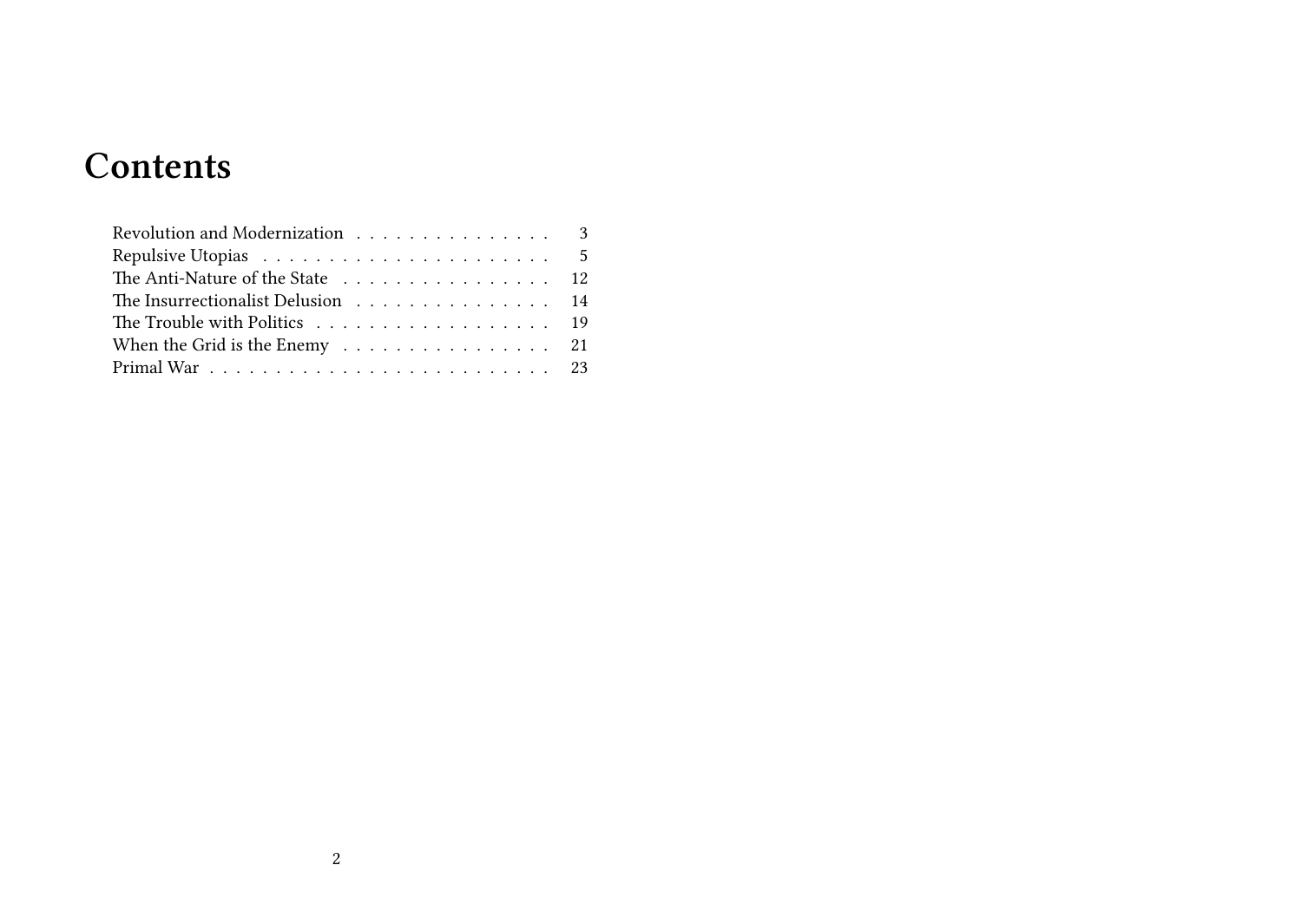Sorry comrade, the revolution has failed you.

This is the conclusion I've reached over the last decade. It hasn't been easy to come to terms with the realization that revolution, that innate core of anarchist thought, was the final piece of Leftism that I carried on as I came to understand that my 'enemy' was civilization and not merely the State.

Ironically, I resisted the thought. I begged and pleaded with myself to make room for a revolution against civilization, but over the years I've come to terms with the undeniable reality; revolutions have always been and will always be strictly political in nature.

As I've withered off my once deeply held beliefs in anarchosyndicalism from its anachronistic cynicism of human nature, it's become increasingly clear that no resistance to civilization can come through this mythic, fabled ideal: tied as it is to a looming techno-industrial, political nightmare of a reality. My doubts have come to the surface and the sacred cow was laid before me: a rotted corpse animated by half-truths and ideals of what liberation may look like. Not only could revolution never bring about a future primitive, it's become increasingly harder to imagine it bringing any society like what its dystopian forbearers had envisioned.

So before I bash revolution for my own sake, let me attack it for its own.

#### **Revolution and Modernization**

The problem with revolutions is that any failure can so easily be justified away. It doesn't matter what the principle; democracy, anarchy, fascism, communism, socialism, etc., there's always something in the way. Never mind that humanity was never meant to be organized and certainly not on any mass, political level; there's always something to blame. Lack of will, internal and/or external stresses and so on. No matter how many times people have tried, it's simply impossible to find one single revolution that lived up to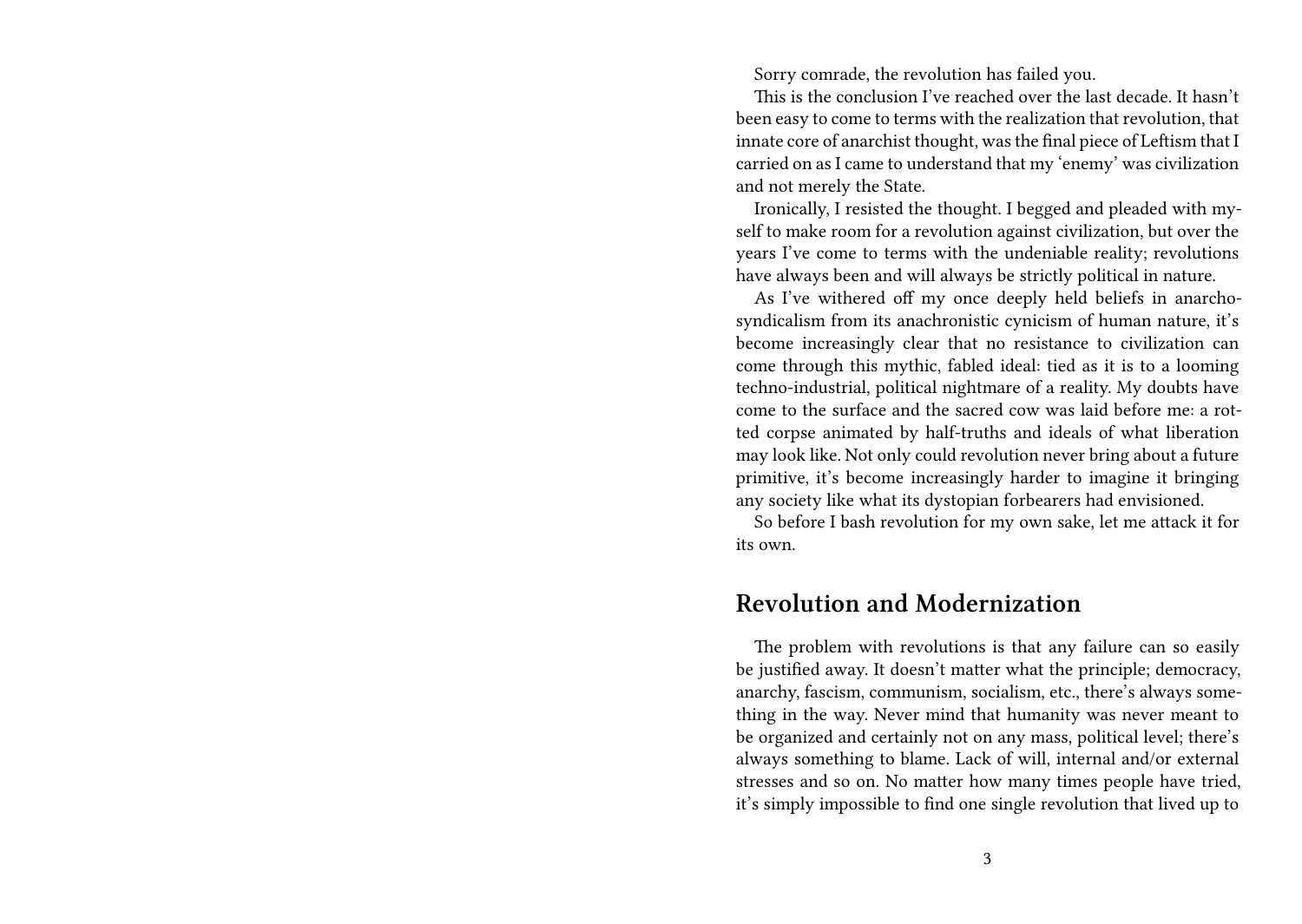its own propaganda. And that includes the agrarian, industrial and technological revolutions.

Communism gets stuck in socialism. Anarchism gets stuck in communism. Workerists get stuck in industrialism. Industrialists get stuck in agrarianism. Over and over again, the same sales pitch comes out in fancy, modernized clothes. And every time, it can never live up to its guise.

Time and time again, the carrot succumbs to the stick and the dead hand of Progress washes the blood from the streets. When the theorized revolution fails, the ideology becomes force.

There's something about human nature that makes us not want to work. Our brains aren't hardwired for the world of delayed return. The Church preaches the virtue of business. The State preaches the gospel of contribution and unity within nationalist agendas. And it's as simple as this; the people exploited in the dawning of a new era get caught in the treadmill of Progress. Giving up our lives for the building of nothing is simply too much to bear. The reality is too depressing to even comprehend the implications of saying no to the hype. We fear the truth: that our lives were wasted for the triumph of emptiness.

The gears of Progress simply produce used and spent fuel. Yet the architects of a forced and contrived attempt to modernize domestication can't just stop by the wayside and give into their failed ideals.

And the utopias crafted from such waste only show the tired, knee jerk refusal to lose faith. Revolutions carry the bland desire to pull our own leash, to believe our subjugation can be better. Progress encapsulated in the death of desire. We celebrate mediocrity at the altar of Modernity.

Yet the dogma remains. No matter how many failed and halfbaked revolutions rise and fall through that dogma, that ideology of entitlement to the fruits of civilization, the bounty of a strangled earth stands strong.

upon our earth, but it is a constant and fragile process. Wildness continues to flourish in spite of the domesticating hand of the State. It creeps up through concrete, grows through foundations, overcomes structures, and it resists our sedentary lifestyles whether we like it or not. And it is freeing.

Unlike the promises and hopes of Revolution, the vague possibilities offered by insurrectionalists, wildness is tangible and available. It is something we can connect with here and now. The refusal of domestication, the giving over to wildness, the unlearning of civilized interpretation through a simple humility in the face of the simplicity of ecological sanity, what I call the primal war, counters the failures of Revolution.

In giving up on the Left, in riding the shackles of politics, the world awaits. And within that recognition, through our own attempts to rewild and reform community lie the key to understanding that the revolutions fail because politics have failed us; domestication and civilization have failed us.

In recognizing the lies of Progress, the twilight of power makes itself apparent. We merely need to join with the earth in overcoming this plague. And if we look close enough, we will see that we merely need to follow its lead.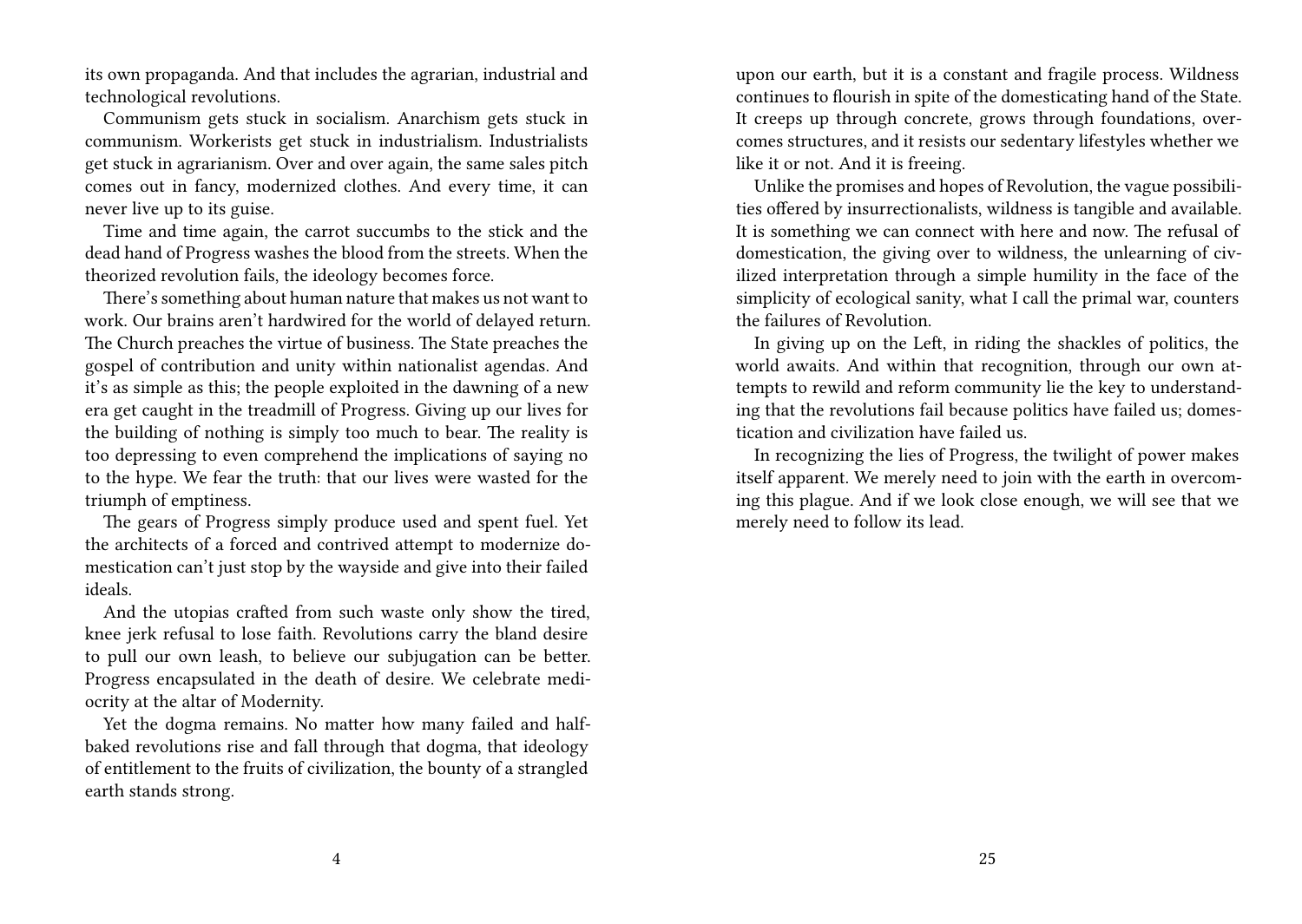oversight is the linchpin of domestication: the reorganization of our spiritual connectivity.

Revolutions fail because revolutionaries and insurrectionaries must tow the line of Progress, the dream that the sacrifice of individuals has some greater meaning in the realm of human history and destiny. That is a path that has led to ecological instability and rampant decimation of wildness. The outcomes of revolution have only ever affected the speed and scale of that destruction. The revolutionary is selling ideology while the insurrectionalist is selling a blind hope of an improbable and seemingly unpredictable future.

Revolutions fail because when the blood inevitably begins to flow and the face of Revolution so closely begins to resemble or take the place of the gallows of the State, leaving the revolutionary to rightfully question the sacrifice. And it's hard to imagine why this wouldn't be the case. At the end of the day ideas are simply ideas. The hopes and dreams envisioned by the propagandists ring hollow alongside every other lie of Progress.

The connections that we so desperately need remain denied and buried in a sea of convoluted sales pitches. And revolutions die.

Politics are intangible. Wildness is not. Community is not. These are things that we feel, live, experience and connect to personally. There are no sales pitches or revolutionary cries that can take the place of our primal anarchy, the spirit of wildness embedded in our genes.

Gatherer-hunter and horticultural societies have continued their resistance because this is something they know, something they are tied to. Community is not a political ideal. The food they have foraged and harvested is not an ideology written about in newspapers. The primal anarchy of their society is lived out rather than spoken. They fight because of what they feel rather than what they think they know.

But there is nothing unique about any of these societies past or present that is alien to us. Despite the lies of the civilizers, domestication has not changed who we are. It has wrought destruction

All revolutions are bound to their time and place. They speak to the totalizing nature of domestication: the failure to see beyond your own cage or, more appropriately, your own field, factory, or workshop… or just shop.

Reduced to a part of the machinery of the time, the only way up is to turn your misery into your passion: to demand your worth. Farmers and trade workers form guilds. Workers formed unions. And in that moment of self-proclaimed worth, they found a moment of ecstasy. They got a taste of our primal need for community. And in its absence they cast their substitute and sought a way to stretch it out for eternity.

There's something to the madness of crowds. There's an acceptance and elation where you can do no wrong. You see it in riots, in festivals, in a drunken stupor, or any mutual release from stress. You can see it in the churches, stadiums or rallies: the semblance of community born of in a spirit of ecstasy. The elevated senses brought about by the "incommunicable thrill of the group deliberately united in joy and exaltation", as noted by the sociologist Barbara Ehrenreich in her study of communal ecstasy.<sup>1</sup> It's that feeling that breeds vigor for a revolutionary spirit. And in that madness, the dreams make sense: the fruit of our burdens could be our own.

#### **Repulsive Utopias**

The nightmare turns to addiction.

Caught in the populist tide, the idealist mistakes their desperate stand as a universal truth. The ideologues seek to control and direct the madness into their own vision. But there are always competing views and hopes. And under the universalized utopias comes the impending failure of Revolution.

<sup>1</sup> Barbara Ehrenreich, *Dancing in the Streets: a History of Collective Joy*. New York: Metropolitan Books, 2007, pg .16.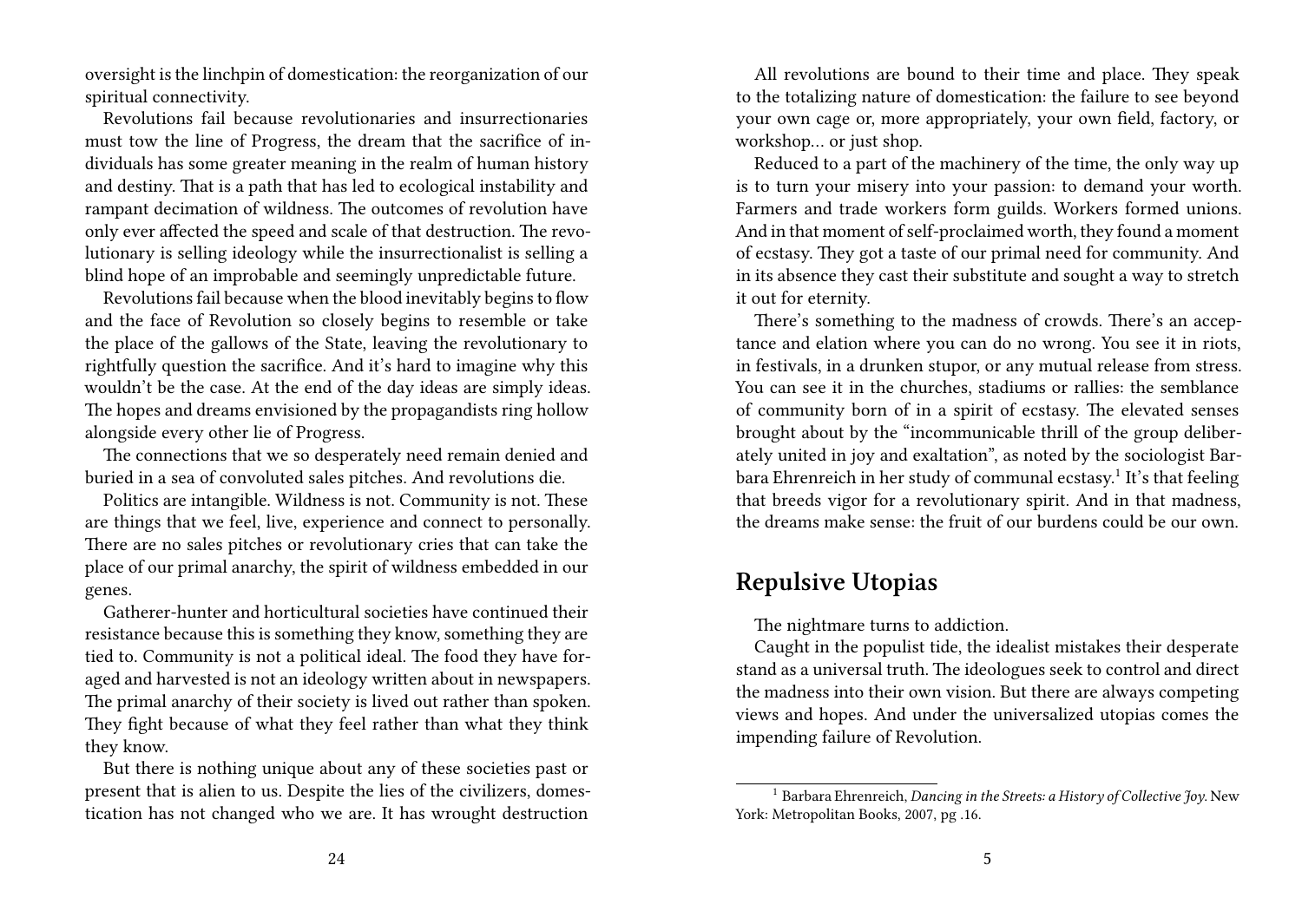Like the lie of Progress, the ideologue places their view into their own dialectic of history. It looks so simple and easy when they lay it out in their own well-trodden path. For the Marxist, industrialism and capitalism create breeding grounds for communism by way of socialism. For the anarchist, communism is the natural step to a worker-run, co-op stateless society. The dualistic, linear drive of history underlies their action.

But life is never this simple. The linear path of ideals constantly hits the cyclical nature of wildness. The soils in Russia dried against the Soviet genocide of those who worked them. The Cultural Revolution of China gave a new speed and ferocity to civilization's ecocidal impulse. Cuba, despite outside shoves, could never be selfsufficient. Peru, Nicaragua, Chile, Guatemala; none could convince their indigenous occupants of the nationalistic urgency to feed the urbanites. And the ideologues sought utopia by force.

And the anarchists remained complacent for far too long in almost every case. Among the communist and socialist revolutions you can easily find the anarchists trying to shape or guide the revolutionary uprisings. They carried the buried dream that ultimately their dialectic would rise at the right moment. In those moments of ecstasy they stood alongside the Revolution for the sake of Revolution. And each time they failed.

During Russia's November Revolution of 1917, Emma Goldman took to the defense of Lenin and Trotsky "who hold the world in awe by their personality, their prophetic vision, and their intense revolutionary spirit."<sup>2</sup> Taken by the ambiguous mix of revolutionary dogma, some of which played greatly with the insurrectionalist ideas of the anarchists and nihilists, Goldman and a great number of anarchists at the time overlooked that the Bolsheviks took the reigns because they were more understanding of the force a successful revolution must take. Thrusting itself against the grain of

rarely been a case where that outcome is even expected. Instead you have a deliberate conflict of forces and bloodshed.

When you look beyond civilization, the possibilities begin to open up. On the one hand you see the weaknesses instilled in a system sustaining the mirage of power and on the other you have the consequences of that same civilization pushing against the boundaries of ecological capacity. It always has and always will be a losing battle and at the same time opens up further cracks in the armor of Leviathan.

Innate in understanding civilization is the target rather than its political face is the reality of a self-consuming, narcissistic cannibal. In accepting our wild human nature and a deepening relationship with remaining and struggling ecosystems, the opportunities make themselves available in ways that the revolutionaries and insurrectionalists will never have or see.

Where revolutions fail is where the potential for the complete collapse of the technologically dependent, resource starved modernity flourish. When we stop identifying with the faulty premise of sacrifice to Progress, we can open ourselves to learn from the mistakes of our well-intentioned anarchist forbearers.

### **Primal War**

The flipside of asking why revolutions fail is asking why indigenous resistance movements have withstood so much over time. Faced with brutal colonizing forces, whether it is nomadic gathererhunters fighting expanding agrarian neighbors or imperial armies, there is a long standing tradition of unrelenting existence and typically with greater results than most revolutions.

The reason is the one thing that revolutionaries and insurrectionaries consistently overlook: our innate need for community, for wildness and the primal anarchy that runs through our spirit and connects us. It's something you can't fault revolutionaries for, this

<sup>2</sup> Goldman cited in Paul Avarich, *Anarchist Portraits*. Princeton: Princeton University Press, 1988, pg. 194.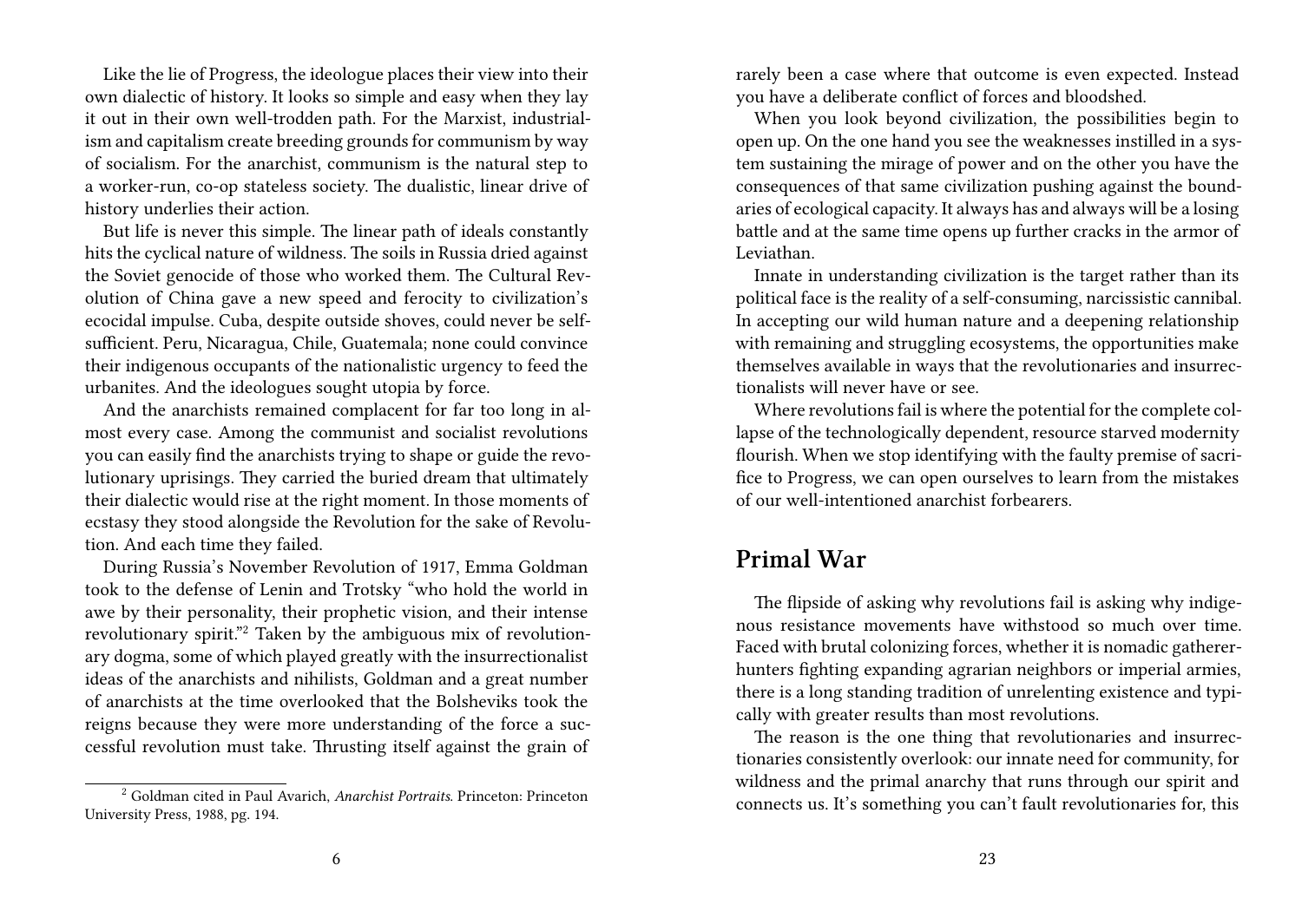ing what it takes to bring about the end of the civilized era. And the question comes back to power.

The revolutionaries focus on power in a strategic sense. Rather than questioning why politics continue to rule our lives, they seek to possess and redirect them.The problem is the existence of politics and the ability of a political system to self perpetuate.

That lies in the heart of production.

The roots of civilization spread back to the settling of nomadic gatherer-hunters around a surplus of storable foods; be it grains, tubers, or fish. Here you are more prone to see the areas of social and spiritual stratification surrounding the distribution of a steady stockpile of foods. The need to distribute becomes necessary as the society becomes increasingly dependent upon it. Breaking directly and starkly with the adaptivity that accompanies nomadic life. But this is a slow and far from inevitable pattern. Yet where it emerges you have a larger, stratified society, capable and in need of state level organization.

The dawn of civilization is built around permanent settlements with political and religious centers and food producing peripheries: cities. As that society grows through conquest and growth, the necessities of life include sources of fuel for the social centers and those living in and around them. Natural and created resources become a part of the power infrastructure.

In the age of peak oil, we should all be innately aware of the importance limited resources play in the life of a society pushing the boundaries of the ecosystem in which it is based. As oil wars rage, as water scarcity feeds civil war, as critics of food producers are brandished terrorists, it is horribly apparent how weak the network that creates and supports political power is in relation to its armed face: the military, police, and concrete infrastructure.

Engaged in the same sphere, the revolutionary is left to face that opponent on their terrain. They must plan to fight the State where all political systems must excel the most, suppression through force. The ideal of Revolution is to avoid this when possible, but there has

human intuition, they were at least more honest about taking arms and securing their ideological stronghold.

Even among their own ranks, by 1920 Lenin had taken the revolutionary dogma to its fully open conclusion stating: "If we are not ready to shoot a saboteur and White Guardist, what sort of revolution is that?"<sup>3</sup>

In shock and awe, the anarchists were exiled and persecuted by the Soviets. Voline barely escaped the firing squads of the Bolsheviks while believing their comradery in the struggle against capitalism unified them. Realizing the obvious within the grasp of a revolutionary cleansing, Voline recounted speaking with Trotsky before the guns were turned:

"It is inevitable that you and we should come into conflict. You will begin to persecute us just as soon as your power has been consolidated. And you will end by having us shot down like partridges…"

"— Come, come, comrade," Trotsky replied. "You people are pig-headed and incorrigible fanatasists. Look, as things now stand, what is the difference between us? A little question of methodology, quite secondary. You, like us, are revolutionaries. Like you, we are anarchists, in the final analysis. The only thing is that you want to introduce your anarchism straight away, without transition or preparation. Whereas we marxists believe that one cannot "leap" into the libertarian realm in a single bound. We anticipate a transitional stage during which the ground can be cleared and smoothed for the anarchist society with the aid of an anti-bourgeois political power. In short, it is only a difference of "degree", nothing more. Essentially, we are very close to one another.

<sup>3</sup> Lenin cited in Sheila Fitzpatrick, *The Russian Revolution*. New York: Oxford University Press, 1994, pg. 76.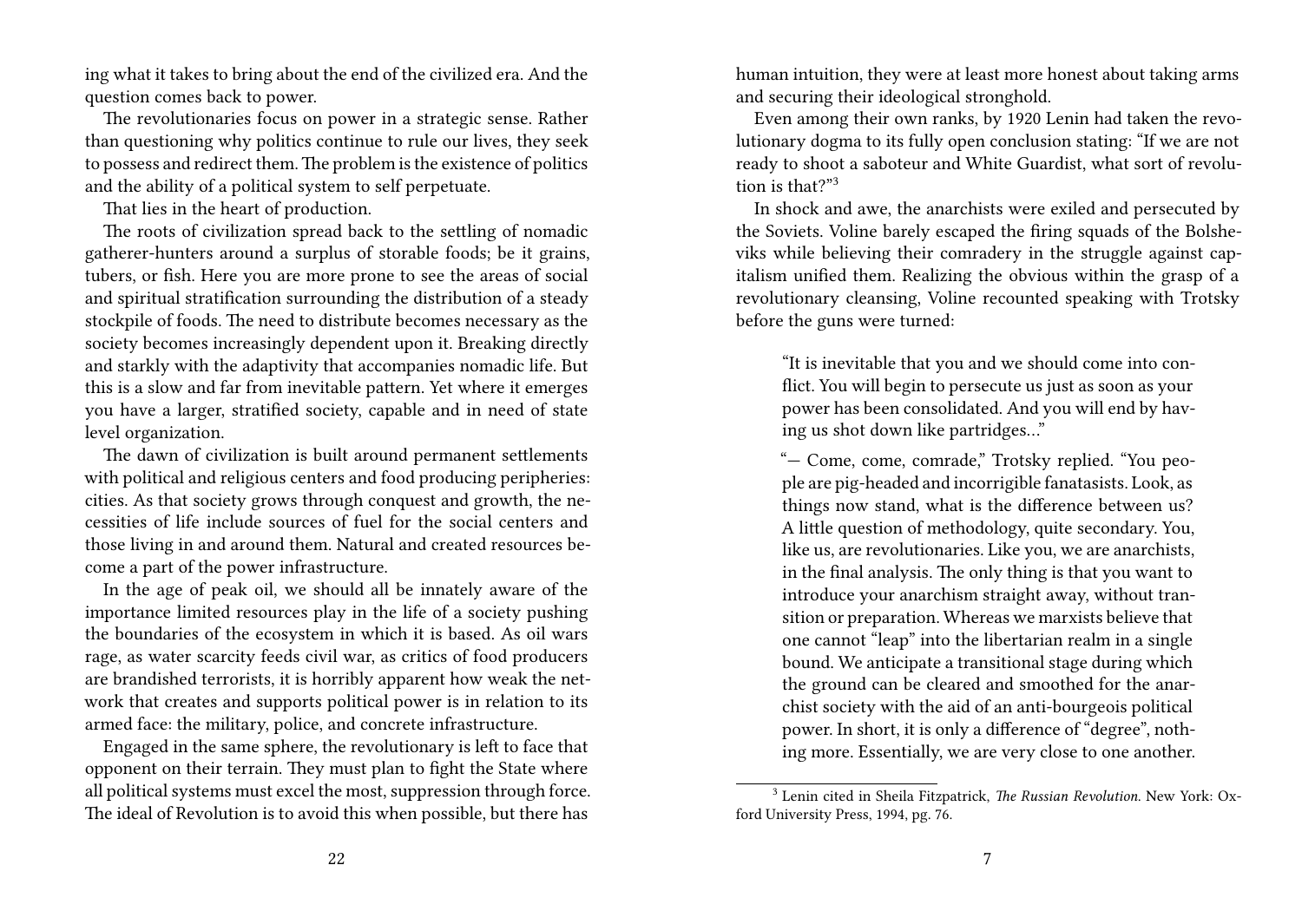Brother in arms. Think of it: we will have a common foe to fight. Will it even occur to us to fight one another? And anyway, I have no doubt but that you will quickly be persuaded of the necessity for a provisional socialist proletarian dictatorship. So I really cannot see any reason for warfare between you and us. We will assuredly march hand in hand. And then, even if we do not see eye to eye, you are overstating things a bit to suggest that we socialists will use brute force against anarchists! Come, come, what do you take us for? Anyways, we are socialists, comrade Voline! So we are not your enemies…"

"In December 1919, gravely wounded, I was arrested by the Bolshevik military authorities in the Makhnovist region. Deeming me a militant "of some standing," the authorities notified Trotsky of my arrest by means of a special telegram asking his view of how I should be handled. His answer arrived snappily and tersely and plainly — also by telegram: "Shoot out of hand. — Trotsky." I was not shot, thanks solely to a set of particularly felicitous and quite fortuitous circumstances."<sup>4</sup>

And you have the same pattern repeating throughout history. The anarchist support and factions of the Spanish Civil War mirror the situation in Russia horribly. Even after ranting on the situation in Russia, Goldman continued to be surprised by the "communist sabotage of the revolution"<sup>5</sup> to no avail. In Cuba, the anarchists still live on the run. And from the sidelines they cried out against the injustice and the betrayal of Revolution: treason to the proletariat.

Their premise must remain unquestioned: that in a more ideal society, the daily sacrifice of labor to the Megamachine won't feed an unapproachable system. That reflects a lack of understanding about why it is that humans don't want to work. By work, I'm referring specifically to production of a surplus by a fragmented system, a contribution to an unseen whole rather than the daily, immediate efforts of our grounded ancestors and cousins living closer to or within the cycles of our earth. There is no where in the relatively brief history of civilization where you see that sacrifice being taken easily and the reason is simple: it's not in our nature to work towards building some great distant future. We are beings of the present, we are wild animals: the only way we have been convinced otherwise is through a constant barrage of mental and physical reconstructions of our needs.

The issue of power is and always will be tied to the issue of production. No revolution will change that. No technology will change that. As much as visionaries have tried to open our eyes to unseen possibilities, we need to eat, sleep, drink and breathe. Revolutionaries come to power seeking to give a new face to that sacrifice at the altar of Progress and they soon find that they keep it by forcing production.

That grasp of power is what unites revolutionaries and the systems they oppose. Politics and Revolution are tied, and so long as insurrectionalists play in the realm of established social relationships they are caught in the same track.

And despite the lofty, poetic dreams of liberation, the outcome is always the same.

### **When the Grid is the Enemy**

This estimation of the failures of revolution and insurrection is far from a surrendering to the power of domestication and the politics it perpetuates.Quite the contrary, I'm interested in understand-

<sup>4</sup> Voline, *The Unknown Revolution* cited in Daniel Guerin, No Gods, No Masters: Book Two. Oakland: AK Press, 1998, pgs. 107–108.

<sup>5</sup> Emma Goldman, *Visions of Fire: Emma Goldman on the Spanish Revolution* (David Porter, ed). New Paltz, NY: Commonground Press, 1985, pgs. 132–171.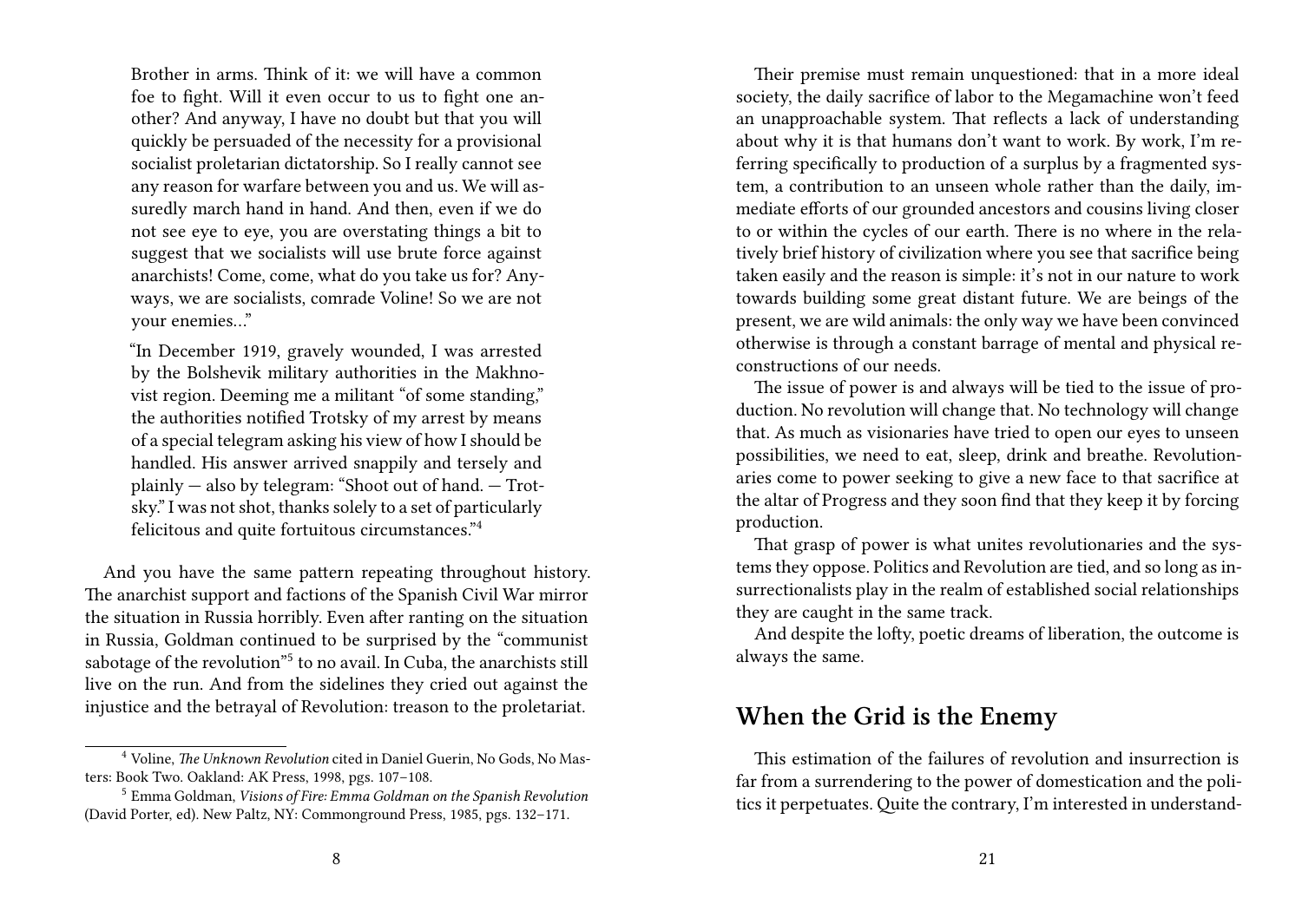novations are a necessary response to the adapting needs of increasing populations with their increased dependence upon centralized, stagnant circumstance. That is what creates the stratified, hierarchical, bureaucratic institutions that we all know so intimately in our society as our ancestors knew or had to face down in their own lives.

All systems, whether they are theocracies, democracies, communist, fascist, capitalist, feudal, or what have you, must address the most basic question of the continuation of power. In our modernized reality, that comes in the form of electricity and then sheer force, but our belief in the necessity of stored resources is the focus of the domestication process. It always has been and always will be.

The strength of any system is the totalizing conviction with which that message can be conveyed. Politics are intangible. The effects of politics never are. Piles of bodies, prisons, televisions, buildings, concrete, steel, and plastic are all the physical creations of power and its assertion, but you can't touch a social network. As tempting as it might be, you can't assassinate an ideology. Yet this is the singular battlefield on which revolutionaries and insurrectionaries must play. If you wish to alter society, if you want to grab it by its reigns and innately change it, you must succumb to its delusion of power and the methods by which it is maintained.

So long as the State is the enemy, revolutions fail because they must play into the ideology of power. No matter what they hope to achieve or how they hope to spread it, they must wrangle the intangible and, in the case of anarchists and communists, collectivize it on some level while maintaining its unwavering path.

That is why the classical anarchists talked about the need to increase production. It's hardly a major talking point because it's a source of contempt and deception. But even the most convinced revolutionary knows that people need to eat. The more modernized the society, the less leeway for downtime in the food distribution networks.

The problems are systemic. Not just for communist, capitalist or fascistic systems, but any mass level of synthetic social organization. Whether anarchists oppose the State or not, they merely pay lip service to the necessary bureaucracy and needs of a state-level society. Compared the rest, anarchists differ merely in their lack of imagination in understanding this point.

But they could continue to peddle this line for so long solely because they never got this far. What Yves Fremian over zealously called the "Orgasms of History"<sup>6</sup> were merely premature wet dreams. The outcome of their dialectic was simply the delusion of linguistics. The red anarchists spoke of the need for increased production the same as the socialists: a throw back to the euphoric celebrations of councils drunk as they were on the outcomes of Progress.

In Alexander Berkman's criticisms of the Russian Revolution he claimed his initial excitement was based on the premise that the Revolution was "the only one which actually abolished the capitalist system on a country-wide scale, and fundamentally altered all social relationships existing till then."<sup>7</sup> That historically laughable after-the-fact realization shows that his own premises about the nature of the Proletariat, their struggles and aims were no closer to reality than Lenin or Trotsky's understandings. Outside of being exiled from Russia, it's impossible to think Berkman would have done much differently had the roles been exchanged.

Like the Proletarian towing propagandists of the time, Berkman played the same lines:

"It should be clearly understood that the social revolution necessitates more intensive production than under capitalism in order to supply the needs of the larger masses who till then had lived in penury. This greater

<sup>6</sup> Yves Fremion, *Orgasms of History*. Oakland: AK Press, 2002.

<sup>7</sup> Alexander Berkman, *The Russian Tragedy*. London: Phoenix Press, 1986, pg. 14.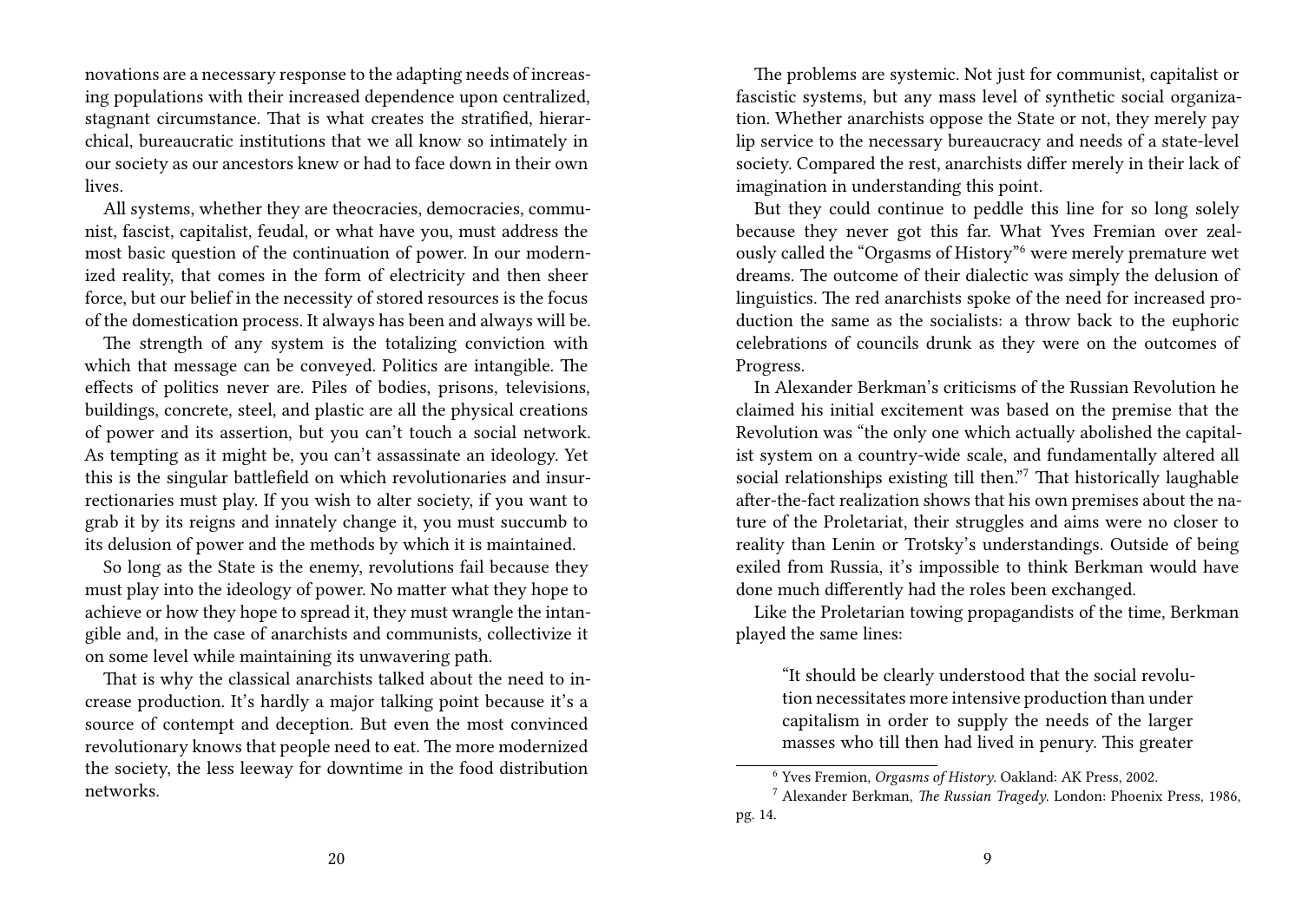production can be achieved only by the workers having previously prepared themselves for the new situation. Familiarity with the process of industry, knowledge of the sources of supply, and determination to succeed will accomplish the task. … Revolution always wakens a high degree of responsibility."<sup>8</sup>

Berkman's presumptions have failed field test after field test. Whether it's the inability of South American socialists to foster support among the 'peasants' or even the infamous Russian example set in 1921 during the Kronstadt revolt when protest among the unwilling and unenthused workers went on strike only to have the arms of the Revolution turned on them. Goldman didn't seem to sense the irony in attributing the strikes to a winter that was an "exceptionally hard one, and the people of the capital suffered intensely from cold, hunger, and exhaustion. They asked an increase of their food rations, some fuel and clothing."<sup>9</sup>

Among the many failures of revolution, awakening "a high degree of responsibility" seems to rank fairly high. Revolution oriented and driven anarchists will beg and plead that this is due to the course of the revolution, not the nature of the society, but where is an example to the contrary? Would one be possible? Even more important, would it be worth waiting on? Had the anarchists of past or present attributed some foresight and even hindsight in recognizing why revolutions fail on anarchist goals alone, I'd be willing to entertain the notion. But when the ecstatic rage of the masses collects, it's like hitting a reset button on the propaganda machine and the inevitable (and righteous) feelings of anger are left in a bloody aftermath when the guns get turned around.

Likewise Errico Malatesta, in his yearnings for Revolution called for land workers to "no longer recognize the landowners' proption. They see the Union of Egoists freed from all seen and unseen restraints.

But this poetry of self-indulgence is merely another guise for the populist revolution. It remains just another implicit celebration of the ghost of Progress into the oblivious pursuit of modernity.

And in that linguistic dance, the insurrectionary poet can never be wrong. Instead they live out a purist pursuit and a fear of failure hidden beneath the half-frightened hopes for revolution.

In the revolutions, the insurrectionalists hide on all sides under a banner of anarchistic urges to destroy and the elated rage of the present: a mix of fear and hope and a refusal to accept responsibility for action. Soaking in the righteous, undefined glory: Progress stands triumphant.

## **The Trouble with Politics**

The looming question when it comes to revolutions and insurrections is why they fail. The revolutionary sees a failure of technique, any number of tactical issues that weren't dealt with properly or an inability of the people being "liberated" to do what they must for the success of the Revolution. The insurrectionalist can simply default on their poetic discourse and claim the complete disruption of everything was not achieved. Both can fall back on the State, but by their very nature neither of them can question the power that a State or state-level society makes possible.

As beings infused with the sensibility and rootedness of gathererhunters, we were never meant to think on the size and scale of any civilization, much less one with a technological-industrial system at its disposal.

The failure of revolutionary dogma and action is in the inability to see beyond power.

Political, economic and social power, created by sedentary and surplus dependent societies underlies civilization. Technological in-

<sup>8</sup> Alexander Berkman, *What is Anarchism?* Oakland: AK Press, 2004.

<sup>9</sup> Emma Goldman, *My Disillusionment in Russia*. New York: Apollo Editions, 1970, pg. 193.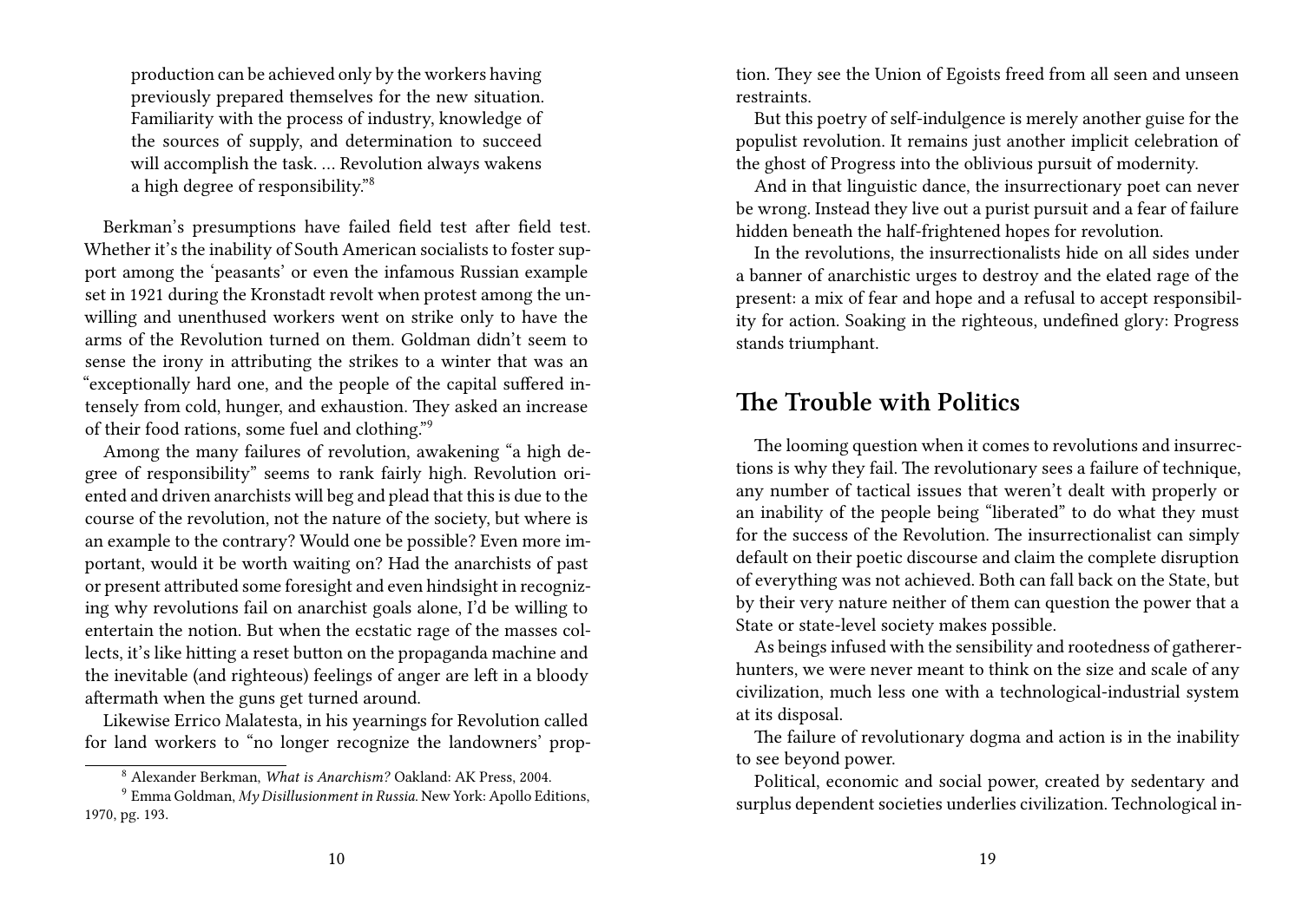vision, the dogma falls short. That is why the nihilist inspired Situationists reeked of beautiful insurrectionary dogma amidst a poetic critique of modernity where Guy Debord could state that the success of production and its abundance "is experienced by its producers only as an abundance of possession"<sup>17</sup> and Raoul Vaneigem could proclaim that we "have a world of pleasures to win, and nothing to lose but boredom",<sup>18</sup> while ultimately defaulting to the power of the Worker's Councils.

We are beings of context. We have needs. Tainted by the whims of the domesticators, we are lost, but our damage is never complete nor irreversible.

Domestication is the process of taming wildness; a process, but not an act. It works so long as the environment is controlled, maintained as a reflection of the civilizers' linear drive. The rage that revolutionaries target, that insurrectionalists gleam, that fascists, priests and politicians damn, that is our stubborn refusal to die inside. Drowned, refused, and contorted, our rage seeps in contempt for our condition.

In a sense, the insurrectionalist knows this. They put their blind faith into it. They call for a subjection to desire unbound by circumstance even when those impulses stem from a civilized will to power and lust. Another misguided reaction to a disempowered life. As elating as the moments of insurrection may be, as much as they may open the door, they never lead very far in and of themselves.

We are beings of context. We have needs. The nihilistic denial of this is the delusion of the insurrectionalist: the dishonest acknowledgement that something makes us human. That some universal condition, some communal urge lurks within. Without embracing the full revolutionary utopia, the insurrectionalist merely hopes the rioter or the insurrectionary urge leads towards their same realizaerty rights, but continue and intensify production on their own account" while industrial workers "should take possession of the factories and continue and intensify production for their own benefit and that of the whole community."<sup>10</sup> And again, there's a reason you don't see this happening. In fairness, the Kronstadt strikers weren't getting the benefits of increased production all around, but the equally stressed and reluctant "land workers" met an equal fate albeit with a less organized curtain call. Malatesta was only a step ahead of his contemporaries in addressing the farmers dead on. They most likely shared the delusions of Progress their former Russian allies held: "The Bolsheviks' need to live off the land probably surprised themselves more than it surprised the peasants."<sup>11</sup>

Outside of power, outside of politics, their utopias gleamed in delusion. Given the chance, would they not take the path of the socialists? Would the utilitarian 'will of the people' be cast any differently?

We have yet to see, but the red anarchists will never get their chance to be proven wrong.

In the euphoric delusion, the anarchists misunderstood the rage and discontent, just as the socialists and fascists had. Their vision failed to understand the problem wasn't the spread of wealth, but the production of it: an unquestioned need to work. The Proletarian will that the socialists poured their faith into rang hollow as the eve of the Revolution was followed by business as usual. The counterintuitiveness of the machine still bred lethargy. The orchestration of the machine called back the capitalists who drew the blueprints once more.

'Transition' became justification.

It comes back to the madness, the euphoria, the group therapy of councils, unions, and a shared plight or identity. In those moments,

<sup>&</sup>lt;sup>17</sup> Guy Debord, *Society of the Spectacle*. New York: Zone Books, 1995, pg 23. Italics in original.

<sup>18</sup> Raoul Vaneigem, *Revolution of Everyday Life*. London: Rebel Press, 2001, pg. 279

<sup>10</sup> Vernon Richards, *Malatesta: Life and Ideas*. London: Aldgate Press, 1993, pg. 175.

<sup>11</sup> Fitzpatrick, 1994, pg. 81.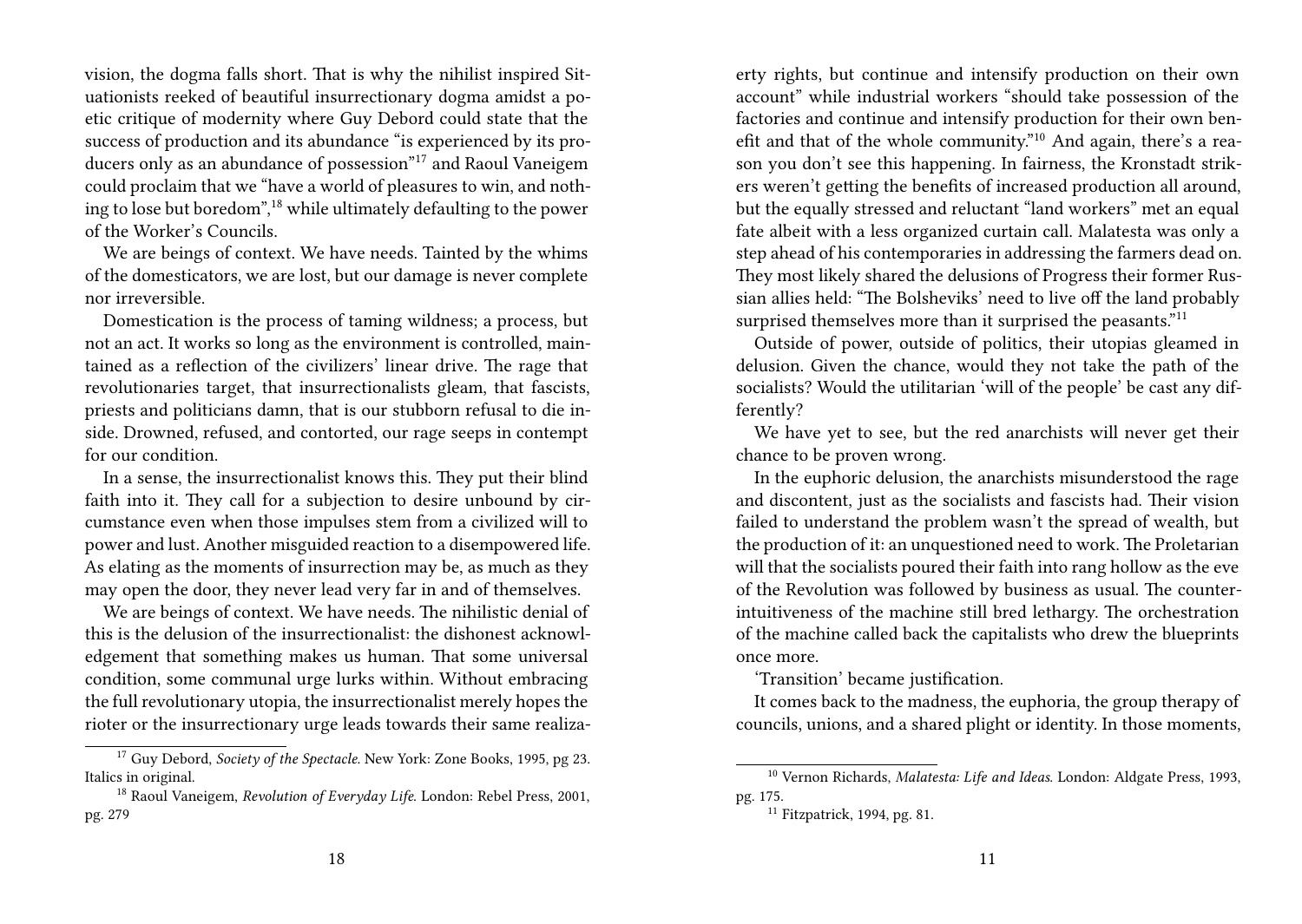the elation gave a face and a name. It gave a name to the stick that dangled the golden carrot. And in these moments, the mass could almost smell it.

But the scent fades. The stench of manure, the heat of smelted iron, the cough of the miner, the torn body of the logger, the hunger of the baker, the emptying seas, the scarred face of the earth; all these feelings won out. The hollow promises of a better tomorrow taste too much like the stale after taste of yesterday.

And this is where revolutions die.

The death march of Progress, the peak of civilized existence is always out of reach. The rage of the dispossessed cannot be fooled forever. In the end, a part of our soul always knows the only thing singing in the coalmine is the canary.

## **The Anti-Nature of the State**

I'd be dishonest to claim that my lack of enthusiasm for revolutionary anarchists and revolutions past was solely do to a crude underestimation of the will of the people. There is no exception to the genocide and ecocide inducing prerogatives of Progress among the revolutionaries.

If there's one place that my disdain for revolutionary blindness comes about the most, it's in the highly held successes when and where they briefly occurred. It never ceases to amaze me when anarchists cite the few minute examples of forced and temporary 'autonomous zones' as a glimpse of anarchy in action. For all the revolutions, for all the occupied and reclaimed spaces, you have a shattered, intentional attempt to pull the pieces together and rarely have anything to show for it.

Coming back to Fremion's frightening wet dream of history, he salivates over the list of modernization and technological prowess put into place during the Spanish Revolution. Be it the dam built to bring water to "a million almond trees" which he further called

lationships such as the family and community without recognizing that the need for community is what spurs civilizers of all levels to tear apart and reassemble social networks as if the sum of all parts was equal to the whole. The relationships that we have as civilized beings are no doubt twisted versions of our wild cousins, but the complete rejection and search for a new starting point ignores who we are and what we need. That further pushes the real issue of why the civilizing process works for the most part in making innately wild humans tame consumers and civilians.

The insurrectionalist Feral Faun echoes Stirner:

"All social relationships have their basis in the incompleteness produced by the repression of our passions and desires. Their basis is our need for each other. We are using each other."<sup>15</sup>

He then continues to default on the passions and desires of individuals as the point of eruption and potential insurrection. And this sentiment is echoed through all insurrectionalist propaganda through time.

The dogma becomes as infantile as the disorders that perpetuate civilization. A recent example is an insurrectionalist magazine that boldly declared on its cover "For Nothing, Against Everything."<sup>16</sup> The standard lines are poetic ramblings that have been used effectively by any lofty ideologue from Trotsky to Hitler with anarchists sharing the vagueness in between.

What's even worse than taking the insurrectionalists at their word is believing that they're not towing an ideological line in their calls for hopes and desires. In all past revolutions you have insurrectionary leaflets taking a central role in recruitment and continued perseverance, but when the smoke clears the hope of the revolution washes over the aspirations of the loudest harshly. In their lack of

<sup>15</sup> Feral Faun, *Feral Revolution*. London: Elephant Editions, 2000, pg. 46.

<sup>16</sup> *Fire to the Prisons*, issue 7.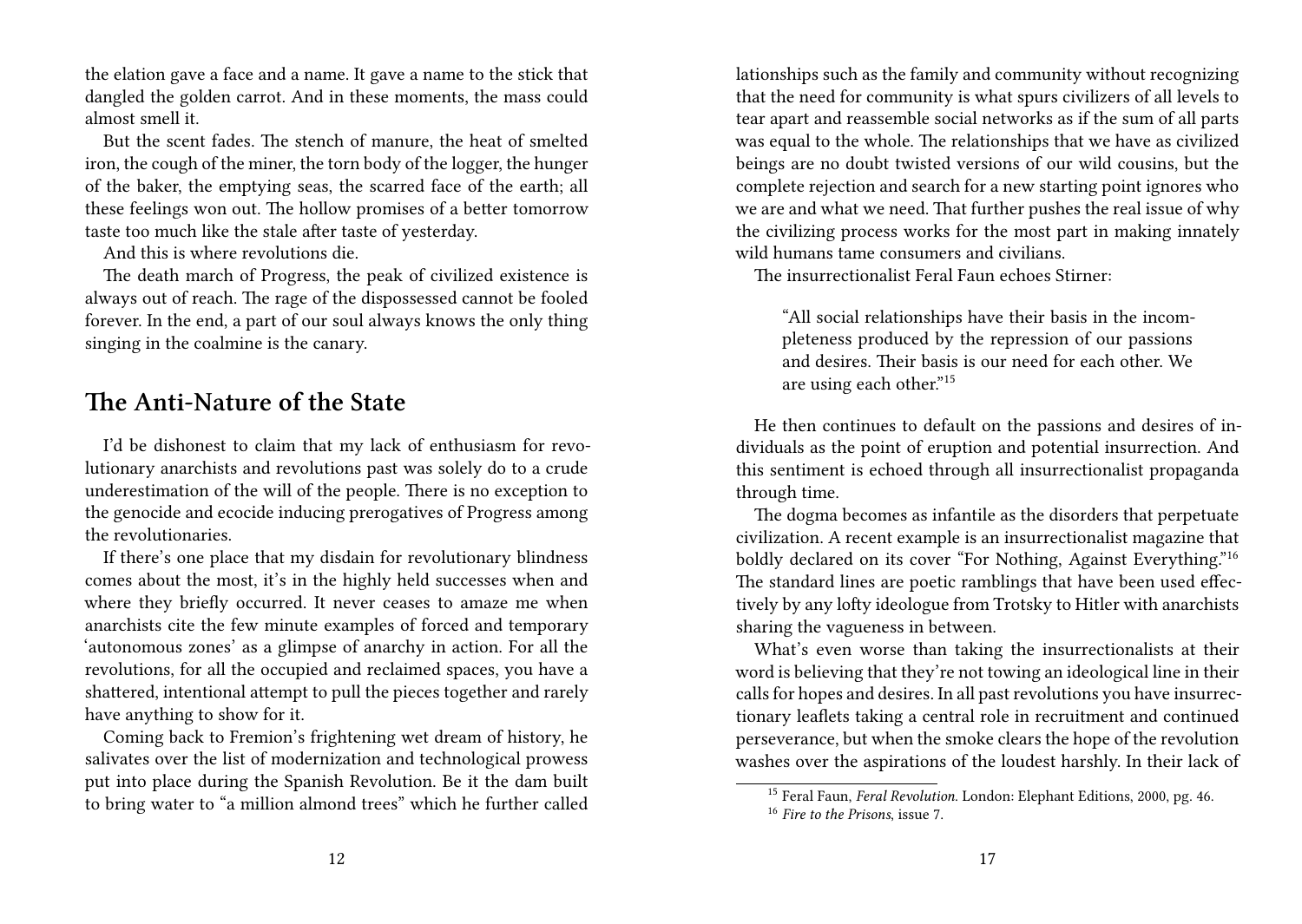standing and relating to the world. The interconnected community of wildness disregarded and set aside removed from the earth, from community, Stirner's "Union of Egoists" can only remain a dream. And the nihilistic Egoist can only search for their own liberation in nothingness, some pure isolation from context. And like any philosophical quest, it can never be complete.

Had the power of Stirner's precious self extended beyond his body, he might have recognized the irony in having died of a bug bite.<sup>14</sup> Unfortunately the poetic egoists and nihilists to follow didn't take note either. The rhetoric of the insurrectionalists stems from this tainted notion of the self as defined by civilization and, even worse, by modernity and seeks the source of change as a realization that our damaged psyches are capable of realizing in a moment of uprising within the concrete and steel cages of the modernized environment.

I believe it is within our own nature that we can find and recognize what is wrong with our lives, but for completely different reasons than the insurrectionalists. While they believe there is no human nature and that the future is unwritten, I see the opposite and in a liberatory sense. It is our connections that give us context, our community, our place within wildness. Civilization is perpetuated by the questions over the meaning of life, not wild communities. True to form, the nihilist and the egoist reject the question by refuting the possibility of knowing. It's taking the longest path to the simplest conclusion: that we know be feeling and experiencing what life is, not by externalizing.

The path of the insurrectionalist if taken by their propaganda rather than their unspoken hopes can find no end and no community. Life becomes a constant quest, born of strife and revolt against a truly imposing situation initially, but it lives out through trial-anderror sorting the mess of domestication without grounding. The dogma produced, inspiring though it may be, bites hard on social rean "out-and-out economic miracle" due to the speed of its construction. Or be it the new poultry feed, the "900 new shoe styles", or that the workers had, in his words, "no hesitation in diverting streams, clearing the land, erecting mills, setting up farms, and refectories" while in shops they "even assumed responsibility for the debts incurred by the previous capitalist owners."<sup>12</sup> I fail to see where the underlying lies and destruction of Progress are being swayed.

You'll have to pardon my lack of enthusiasm for what, in hindsight of the failures of revolution seems like pure revisionist history. In the eyes of the civilizers, Fremion's unbeknownst Blake-ian nightmare is typically part and parcel of the fast tracked modernizing any revolution undertakes. The Russian Revolution succeeded in massive overhauls on a nearly destroyed ecosystem, using fertilizers and technologically driven farming methods to wretch perhaps another century from complete ecological collapse in the region. The same can be said for the rapid building of dams in China after the revolution.

When revolutionaries embed their desires with that of the state and its needs, they become the flag bearers for the destruction of the earth.

States or state-level societies are inherently unsustainable and the greater the reliance upon technology and need to develop it, the more rampant the ecological devastation. We are innately nomadic beings. What has allowed us to live for so long, so far beyond our means and need for community and wildness is ironically our adaptability. What once kept us from being over dependent upon any certain food source or eco niche has kept our bodies' fighting against the carcinogen cocktail that is the air and water we breathe, drink and foul up.

Not one thing has happened over the past ten thousand years or so since societies settled, or were conquered, that has changed our essential being: our minds, bodies and senses. The underlying drive

<sup>12</sup> Fremion, 2002, pg. 158.

<sup>14</sup> Ibid, pg xxxv.